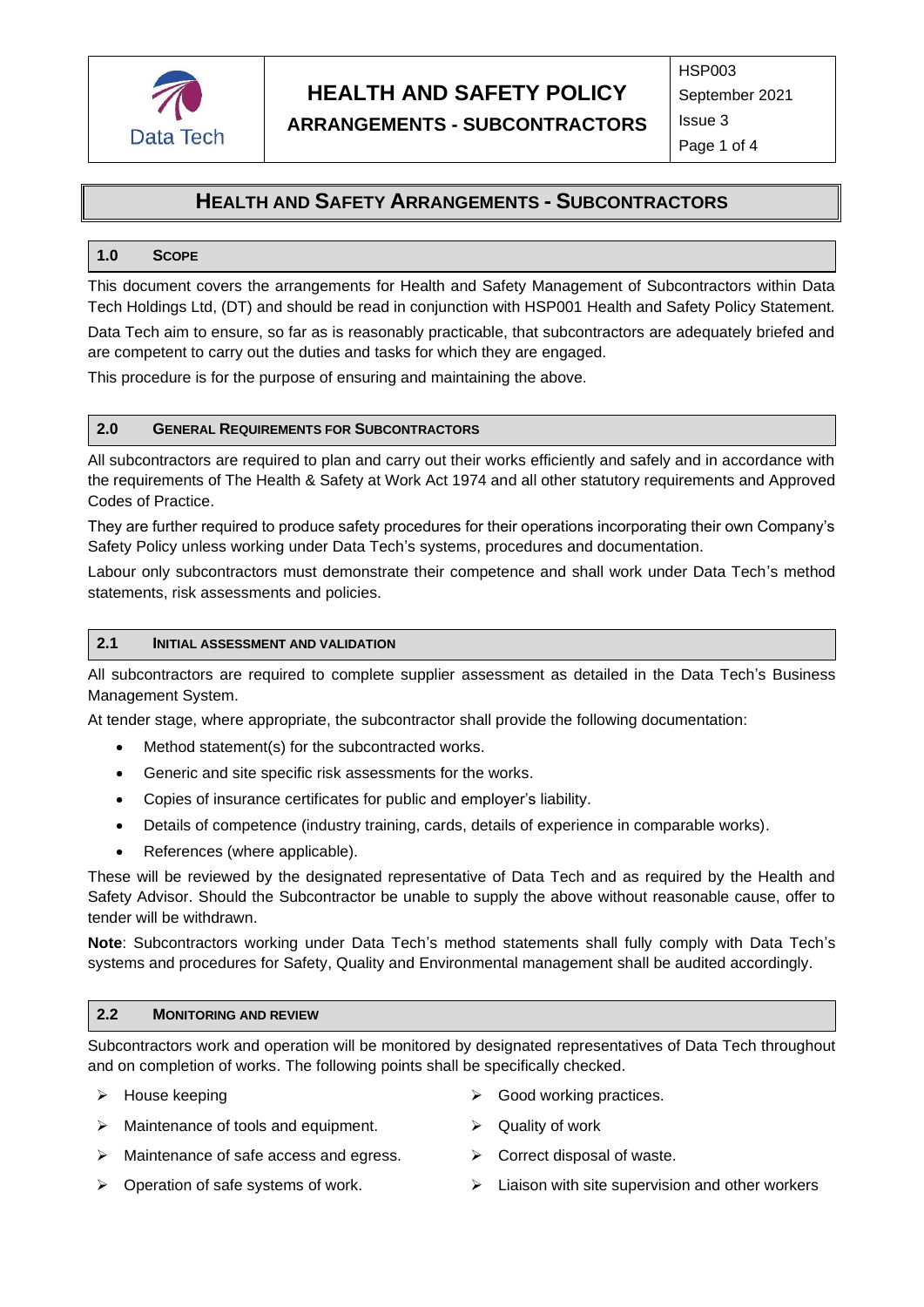

➢ Due respect and consideration to those living, ➢ Fire Safety working or transiting the area.

Should standards of the above not meet the requirements of Data Tech or complaints be received from others, the matter will be investigated promptly by the designated representative of Data Tech and appropriate action taken to remedy the situation.

Persistent offenders will be promptly removed from site.

#### **3.0 PREREQUISITES TO WORKS COMMENCEMENT**

## **3.1 METHOD STATEMENTS AND RISK ASSESSMENTS**

Subcontractors undertaking a "work package" are required to produce and submit to Data Tech, method statements covering the contracted works including the identification of the hazards associated with the works that they will be engaged in and any which may be specific to the works site.

Labour only subcontractors must demonstrate their competence and shall work under Data Tech method statements, risk assessments and policies.

They must then provide detailed risk assessments for those hazards not covered adequately by, and in addition to their generic risk assessments, detailing in full the control measures.

# **3.2 MATERIALS AND COSHH**

Subcontractors undertaking a "work package" are required to provide a full list of materials to be used on site along with full COSHH Assessment information on any hazards associated those materials.

## **3.3 REVIEW AND APPROVAL**

Method statements, and risk and COSHH assessments will be reviewed by the designated representative of Data Tech and, where appropriate, the Health and Safety Advisor.

Approval will be given subject to the provided information being suitable and sufficient.

Should the information provided be unsatisfactory or incomplete, the subcontractor will be asked to amend, improve, and re-submit the documentation before he is permitted to commence works.

| -4.0 | <b>SITE REQUIREMENTS</b> |
|------|--------------------------|
| 4.1  | <b>SAFETY SUPERVISOR</b> |

Subcontractors for work packages are required to appoint a Safety Supervisor/Site Person in Charge who will ensure that works are carried out in accordance with the works safety procedures, method statements and site specific instructions and to observe all Data Tech rules and regulations.

They must at all times encourage good safety practice when undertaking their works.

Labour only subcontractors will generally work under Data Tech supervision.

# **4.2. SITE SAFETY INDUCTION**

Data Tech require all employees of Sub-Contractors to receive Site Safety Induction from the Site Manager/Site Person in Charge and sign a briefing form before they start work.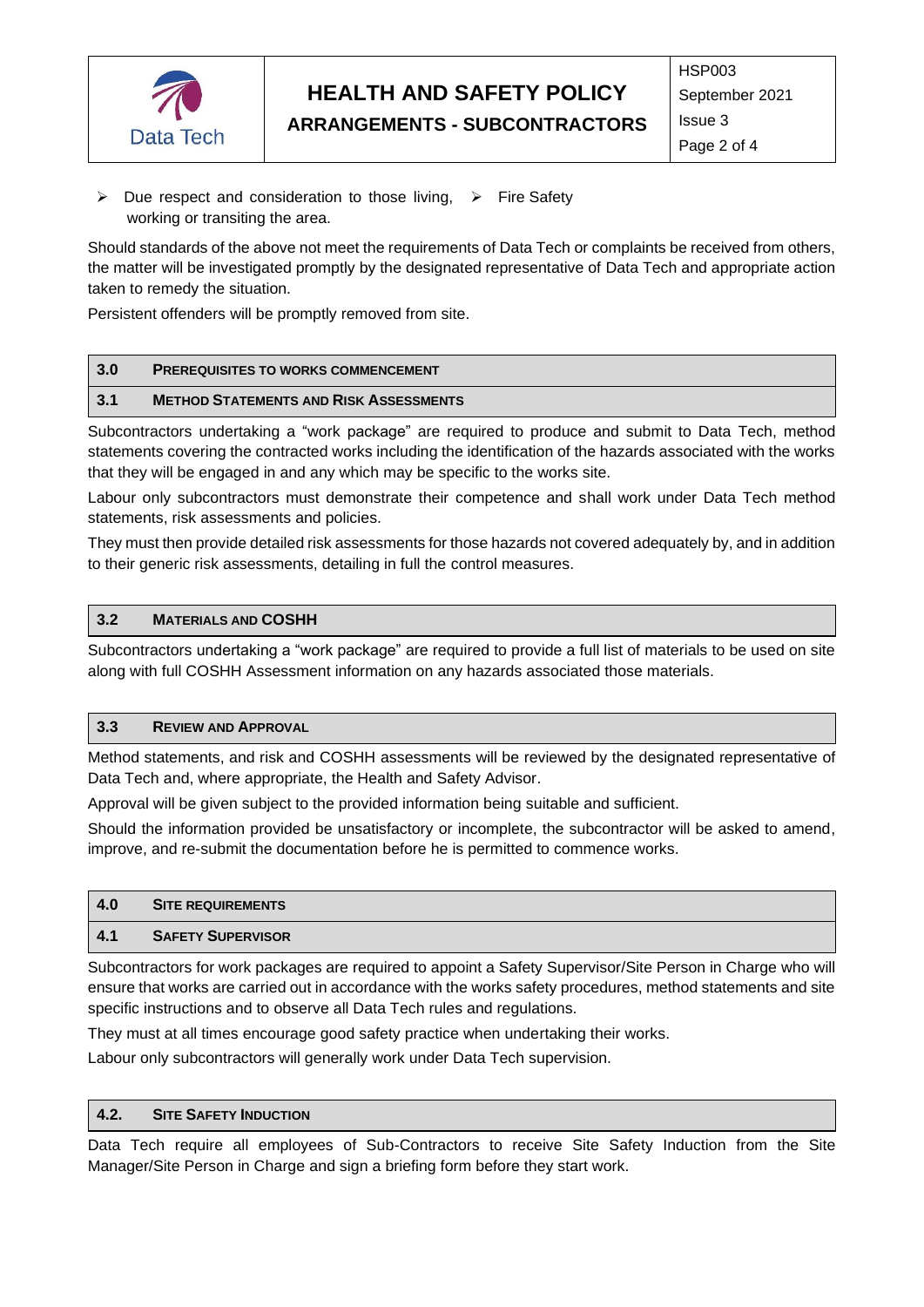

# **4.3. FIRST AID AND WELFARE FACILITIES**

The subcontractor is required to set-up and maintain suitable and sufficient provision for first aid and welfare for their employees unless shared welfare facilities are provided by others.

Welfare facilities, whether shared or set up by the subcontractor, must be kept in a clean, safe and healthy state.

## **4.4. PERSONAL PROTECTIVE EQUIPMENT AND CLOTHING:**

The subcontractor is required to provide and maintain appropriate protective clothing and safety equipment and to ensure that their employees are suitably trained in its use.

The safety supervisor is charged with ensuring that PPE is correctly used at all times.

#### **4.5. DISCIPLINE**

The subcontractor is required to ensure that the behaviour and comportment of its employees is correct at all times and that due respect is given to others on or in the environs of the works and to take reasonable care of their own safety and that of others.

When required, the subcontractor is required to reprimand and discipline any of their employees who fail to comply with the above. Data Tech will not hesitate to instruct the removal from works of offenders and reserve the right to place financial or legal penalties if this is not carried out.

## **4.6. COMPETENCY OF PERSONNEL**

The subcontractor is required to ensure that work is carried out by suitably trained and competent operatives and to ensure that they are adequately supervised.

#### **4.7 PLANT AND TOOLING**

The subcontractor is required to ensure that all plant and tooling used on the work site is fit for purpose and meets the requirements of the Electricity at Work, Provision and Use of Work Equipment and Lifting Operations and Lifting Equipment Regulations.

Damaged or defective plant or tooling must be repaired by competent persons or removed from site.

# **5.0 COMMUNICATION AND COOPERATION**

# **5.1 WORKING RELATIONSHIP**

The subcontractor is required to foster and maintain good, safe working relationships with Data Tech's employees, agents, clients and fellow subcontractors at all times, and to ensure that their actions do not result in conditions becoming hazardous for other persons who may be working in the same area.

#### **5.2 CO-OPERATION**

The subcontractor is required at all times to co-operate with Data Tech management and safety personnel and with the client's personnel in the furtherance of their duties. They shall participate fully in any and all investigations that may be required.